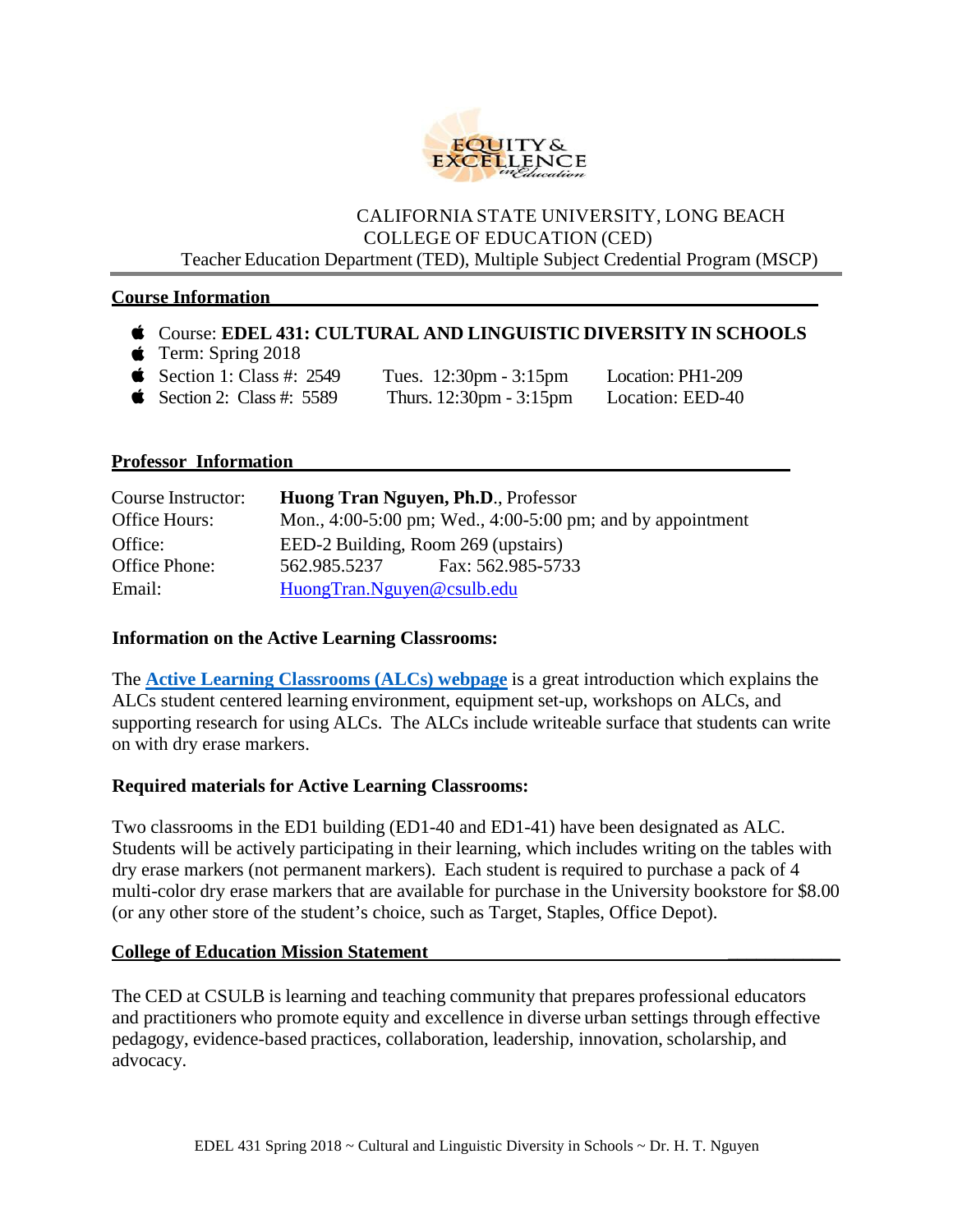## **Department Vision Statement**

The Department of Teacher Education at CSULB prepares knowledgeable, caring, reflective, and highly competent teachers who are advocates for children, adolescents and families. Our inquiry- and experience-based programs promote educational equity and excellence in contemporary, inclusive urban classrooms.

## **Catalogue Description**

Multicultural education, including concepts of culture, educational equity, social justice, multiple forms of diversity, and anti-bias/anti-racist curriculum. Models of English language acquisition, bilingual education theory, and instructional accommodations for diverse students.

**Ten hours fieldwork required**. Letter grade only (A-F). Not open for credit to students with credit in EDP 431 or LING 431.

## **Student Learning Outcomes**

The following Student Learning Outcomes (SLOs) are aligned with the Multiple Subject Credential Program SLOs which are based on the *Teaching Performance Expectations* (TPEs, revised and adopted June 2016); Common Core State Standards (revised March, 2013). Upon successful completion of the course, students will demonstrate the following:

## SLO 1- **PROFESSIONALISM**

- 1. Learn to communicate effectively and collaborate with all stakeholders (other teachers, administrators, support staff, parents, community members) (TPE 6.4)
- 2. Identify ethical conduct of teaching professionals, including use of technology and digital media (TPE 6.5, 6.6)
- 3. Reflect on their teaching practice and level of subject matter and pedagogical knowledge that can improve student learning. (TPE 6.1)
- 4. Demonstrate how and when to communicate effectively with peers and colleagues, and others in the school-community to support teacher and student learning. (TPE 6.4)
- 5. Acknowledge professional responsibility for all aspects of student learning and classroom management, including responsibility for the learning outcomes of all students, along with appropriate concerns and policies regarding the privacy, health, and safety of students and families. Beginning teachers conduct themselves with integrity and model ethical conduct for themselves and others. (TPE 6.5)

# SLO 2- **CALIFORNIA'S DIVERSITY**

- 1. Critically analyze how the context, structure, and history of public education in California affects and influences state, district, and school governance as well as state and local education finance. (TPE 6.7)
- 2. Identify characteristics of a supportive learning environment for students' first and/or second language acquisition by using research-based instructional approaches, including

EDEL 431 Spring  $2018 \sim$  Cultural and Linguistic Diversity in Schools  $\sim$  Dr. H. T. Nguyen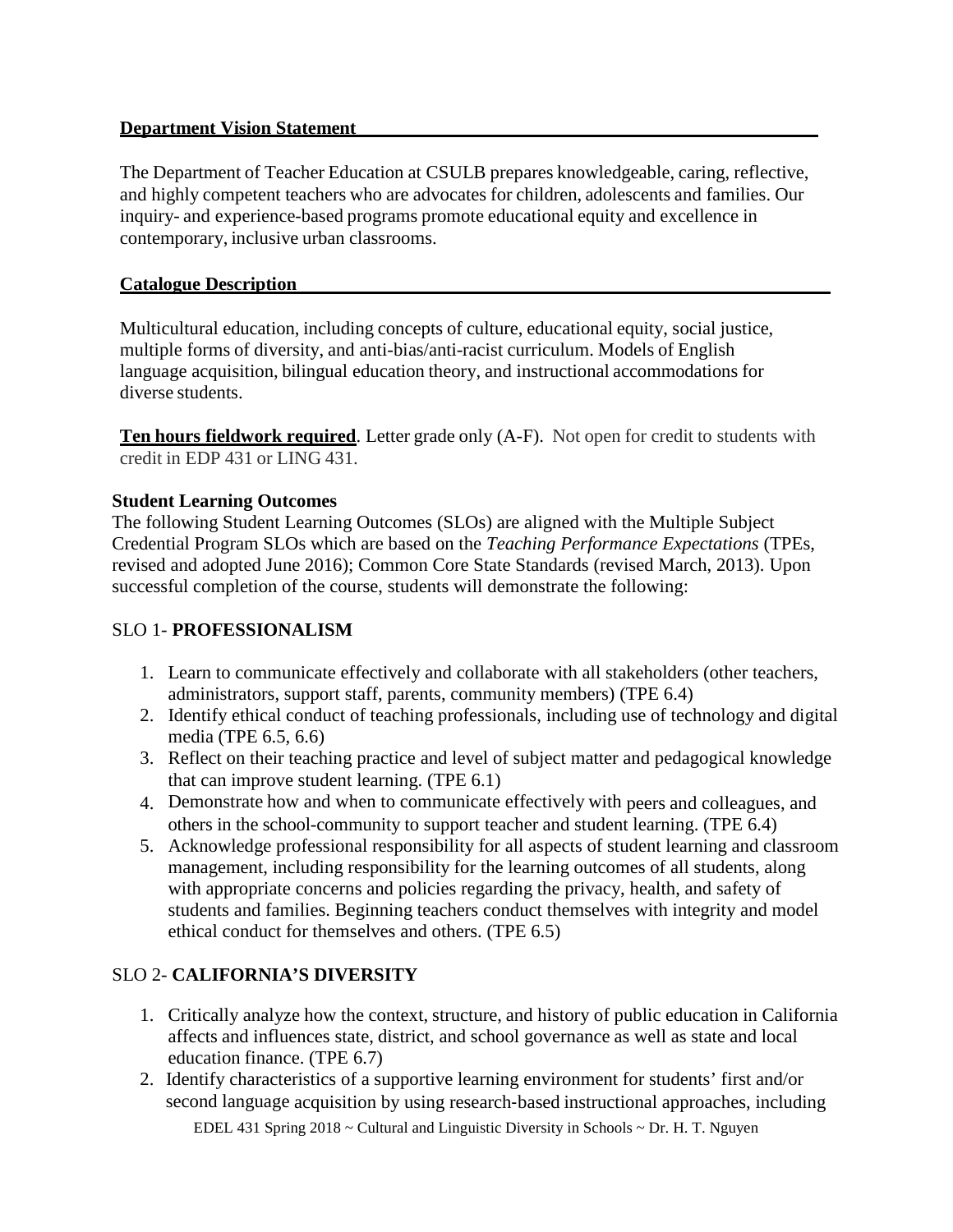focused on English Language Development, Specially Designed Academic Instruction in English (SDAIE), scaffolding across content areas, and structured English immersion, and demonstrate an understanding of the difference among students whose only instructional need is to acquire Standard English proficiency, students who may have an identified disability affecting their ability to acquire Standard English proficiency, and students who may have both a need to acquire Standard English proficiency and an identified disability. (TPE 1.6)

3. Identify a variety of developmentally and ability‐appropriate instructional strategies, resources, and assistive technology, including principles of Universal Design of Learning (UDL) and Multi‐Tiered System of Supports (MTSS) to support access to the curriculum for a wide range of learners within the general education classroom and environment. (TPE 1.4)

## SLO 3 -- **ACCESS and EQUITY**

- 1. Recognize their own values and implicit and explicit biases, the ways in which these values and implicit and explicit biases may positively and negatively affect teaching and learning, and work to mitigate any negative impact on the teaching and learning of students. They exhibit positive dispositions of caring, support, acceptance, and fairness toward all students and families, as well as toward their colleagues. (TPE 6.2)
- 2. Promote students' social‐emotional growth, development, and individual responsibility using positive interventions and supports, restorative justice, and conflict resolution practices to foster a caring community where each student is treated fairly and respectfully by adults and peers. (TPE 2.1)
- 3. Identify inclusive learning environments that are physically, mentally, intellectually, and emotionally healthy and safe to enable all students to learn, and recognize and appropriately address instances of intolerance and harassment among students, such as bullying, racism, and sexism. (TPE 2.3)
- 4. Know how to access resources to support students, including those who have experienced trauma, homelessness, foster care, incarceration, and/or are medically fragile. (TPE 2.4)
- 5. Recognize clear expectations for positive classroom behavior and for student‐to‐student and student‐to‐teacher interactions by communicating classroom routines, procedures, and norms to students and families. (TPE 2.6)

## SLO 4 –**PLANNING AND SUPPORTING A FULL RANGE OF LEARNERS**

- 1. Identify instruction used to maximize learning opportunities and provide access to the curriculum for all students by removing barriers and providing access through instructional strategies that include (TPE 4.4):
	- appropriate use of instructional technology, including assistive technology;
	- applying principles of UDL and MTSS;
	- use of developmentally, linguistically, and culturally appropriate learning activities, instructional materials, and resources for all students, including the full range of English learners;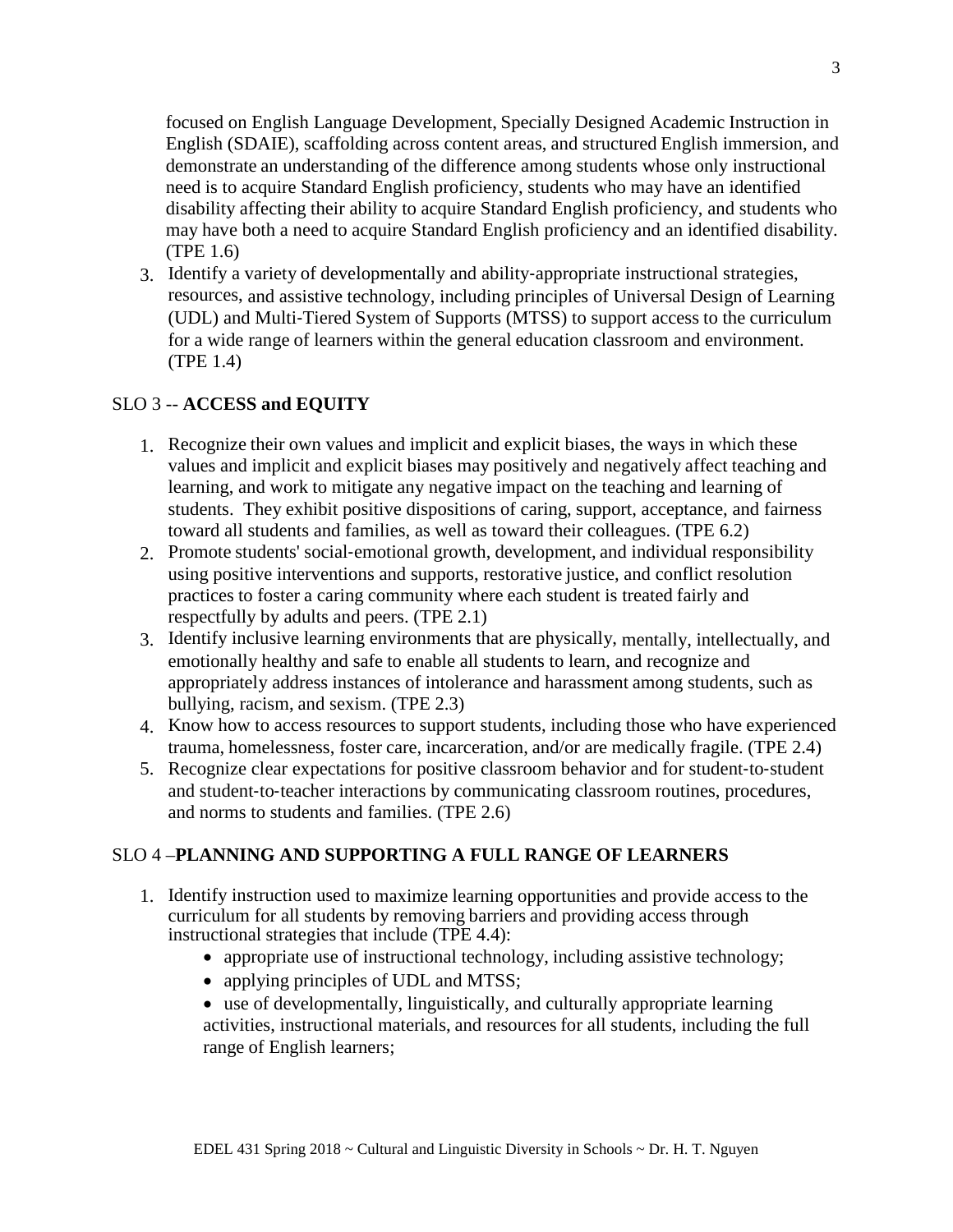• appropriate modifications for students with disabilities in the general education classroom; opportunities for students to support each other in learning; and use of community resources and services as applicable.

- 2. Access resources for planning and instruction, including the expertise of community and school colleagues through in-person or virtual collaboration, co-teaching, coaching, and/or networking. (TPE 4.6)
- 3. Identify the purposes, characteristics, and appropriate uses of different types of assessments (e.g., diagnostic, informal, formal, progress‐monitoring, formative, summative, and performance). (TPE 5.1)
- 4. Explore and identify learning environments (i.e., traditional, blended, and online) that promote productive student learning, encourage positive interactions among students, reflect diversity and multiple perspectives, and are culturally responsive. (TPE 2.2)

#### **Required Textbook**

 **Gollnick, D. & Chinn**, P. (2017). *Multicultural education in a pluralistic society* (10th ed.). Boston, MA: Pearson (CSULB Bookstore).

Students may also purchase a loose leaf student edition or rent an e-copy of Gollnick & Chinn from the CSULB bookstore.

#### **Required Supplemental Readings** (listed in APA reference style)

- **Bucher, R.** (2010). Diversity: An Overview. In *Diversity consciousness: Opening our minds to people, cultures, and Opportunities* (Ch. 1, pp. 1-41). Upper Saddle River, NJ: Prentice Hall.
- **Gay**, G. (2000). Pedagogical potential of cultural responsiveness. In *Culturally responsive teaching: Theory, research and practice* (Ch. 2, pp. 22-46). New York: Teachers College Press.
- **Parkay**, **W. & Stanford**, B. H. (2010). Philosophical Foundations of U.S. Education*. In Becoming a teacher* (Ch. 4, pp. 107-136). Upper Saddle River, NJ: Merrill Pearson.
- **Parkay**, **W. & Stanford**, B. H. (2010). Historical Foundations of U.S. Education*. In Becoming a teacher* (Ch. 5, pp. 140-168). Upper Saddle River, NJ: Merrill Pearson.
- **Taylor**, L. & **Whittaker**, C. (2009). Building Partnerships with Diverse Families and Communities. In B*ridging multiple worlds: Case studies of diverse educational communities* (2<sup>nd</sup> ed.) (Ch. 3, pp. 46-65). Boston, MA: Allyn & Bacon.
- **Posnick-Goodwin, S**. (2012). Are you a culturally competent teacher? *California Educator,* 19-22.
- **Posnick-Goodwin, S.** (May/June 2016). Bilingual and biliterate: Dual immersion is rewriting the language of success. *California Educator,* 24-29.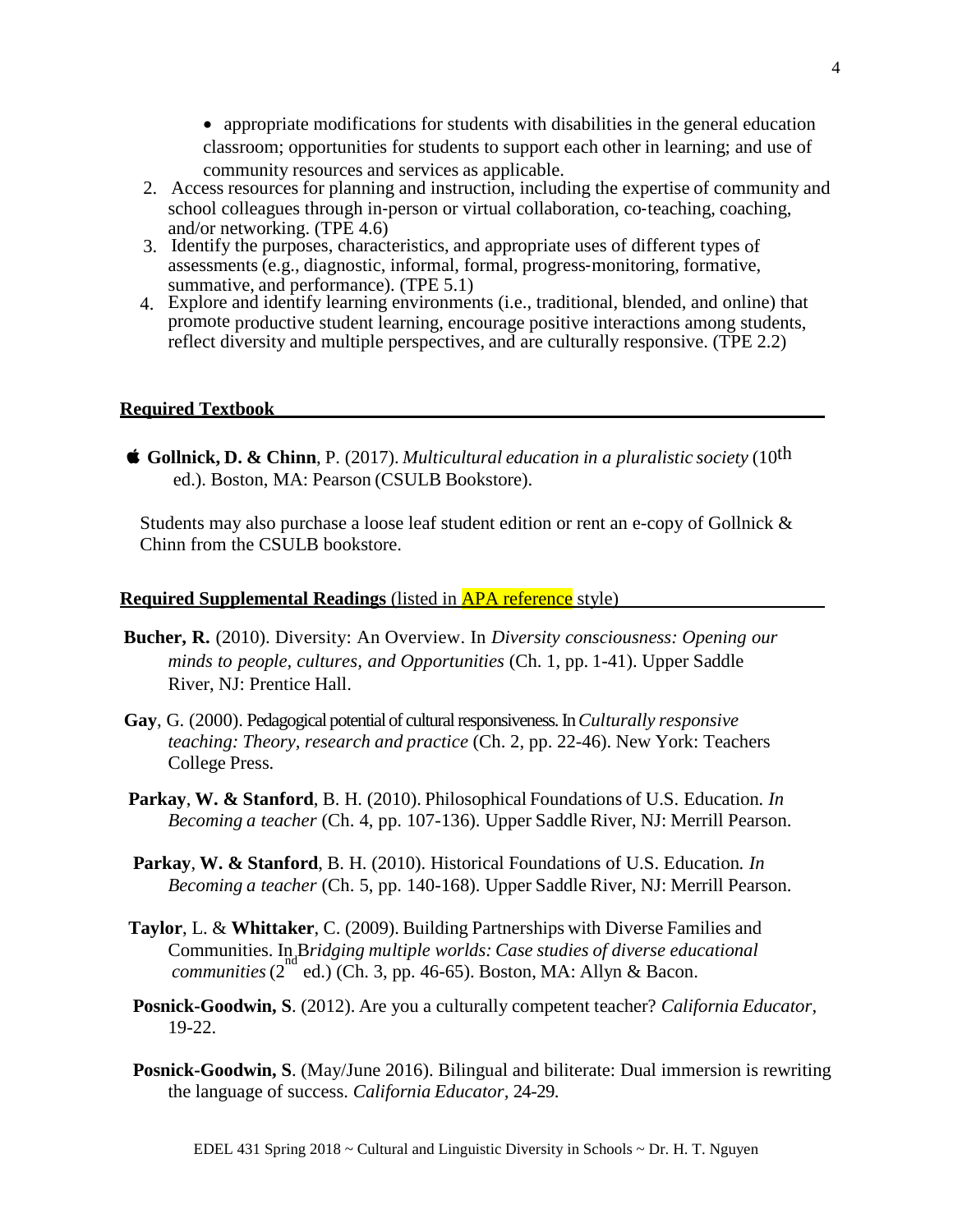#### Additional Articles

Select short readings will be announced on BeachBoard News and attached for downloading.

#### **Reference Materials**

- 1. Content Standards (K-12) for subject disciplines link: <http://www.cde.ca.gov/be/st/ss/index.asp>
- 2. English Language Development (ELD) Standards link: <http://www.cde.ca.gov/sp/el/er/eldstandards.asp>
- 3. California Teachers for English Learners (CTEL) Standards link: <http://www.ctc.ca.gov/educator-prep/standards/EPPS-Handbook-CTEL.pdf>
- 4. California Department of Education link for Instructional Strategies (see pages 11-15): <http://www.cde.ca.gov/ci/ma/cf/documents/mathfwinstructstrategies.pdf>

## **Course Policies**

#### *Electronic Devices*

Please turn off (or vibration mode) cell phones before entering class, and reserve use of edevices(e.g., laptop, I-pad) to this course only. Refrain from text messaging in class. If you have an emergency, please notify me.

## *Electronic Correspondence Etiquette*

In an academic context, please begin with a proper salutation and greeting. I teach 4 classes per semester. When corresponding via e-mail, please sign your full name and identify enrolled course. Responses are within a 48-hour period (except on weekends), unless I am away at a professional conference.

#### *Attendance and Class Participation*

This course is interactive; hence, your **participation** and **professional conduct** contribute to our collective success. Come to class on time, read assigned material ahead of time, and be prepared to engage in class discussions and activities. Lack of preparation and/or participation may result in point deductions at the end of the semester.

- The <u>first</u> excused absence (e.g., emergency, illness, accident) results in no point loss.
- Absences thereafter will have a deduction of **4** points each.
- Late arrivals and/or early departures will lose **2** points each.
- One hour or more late arrival or early departure counts as an absence.
- Cumulative absences and/or tardiness **WILL** result in a lowered final course grade.
- In the event of an absence, students may submit an assignment before, but not after, the due date.
- Make-up attendance must first be cleared. Students enrolled in a Tuesday session may attend a make-up session on a Thursday, and vice versa.

Roll taking will occur on the first two class meetings to establish the official roster. From the  $3<sup>rd</sup>$  meeting on, students are responsible for their own attendance by signing in, and recording minutes for tardiness or early departures (if any). Absence from class does not excuse nonsubmission of work or missing class notes and announcements. See current CSULB Class Schedule Attendance Policy for definitions of *excused* absences.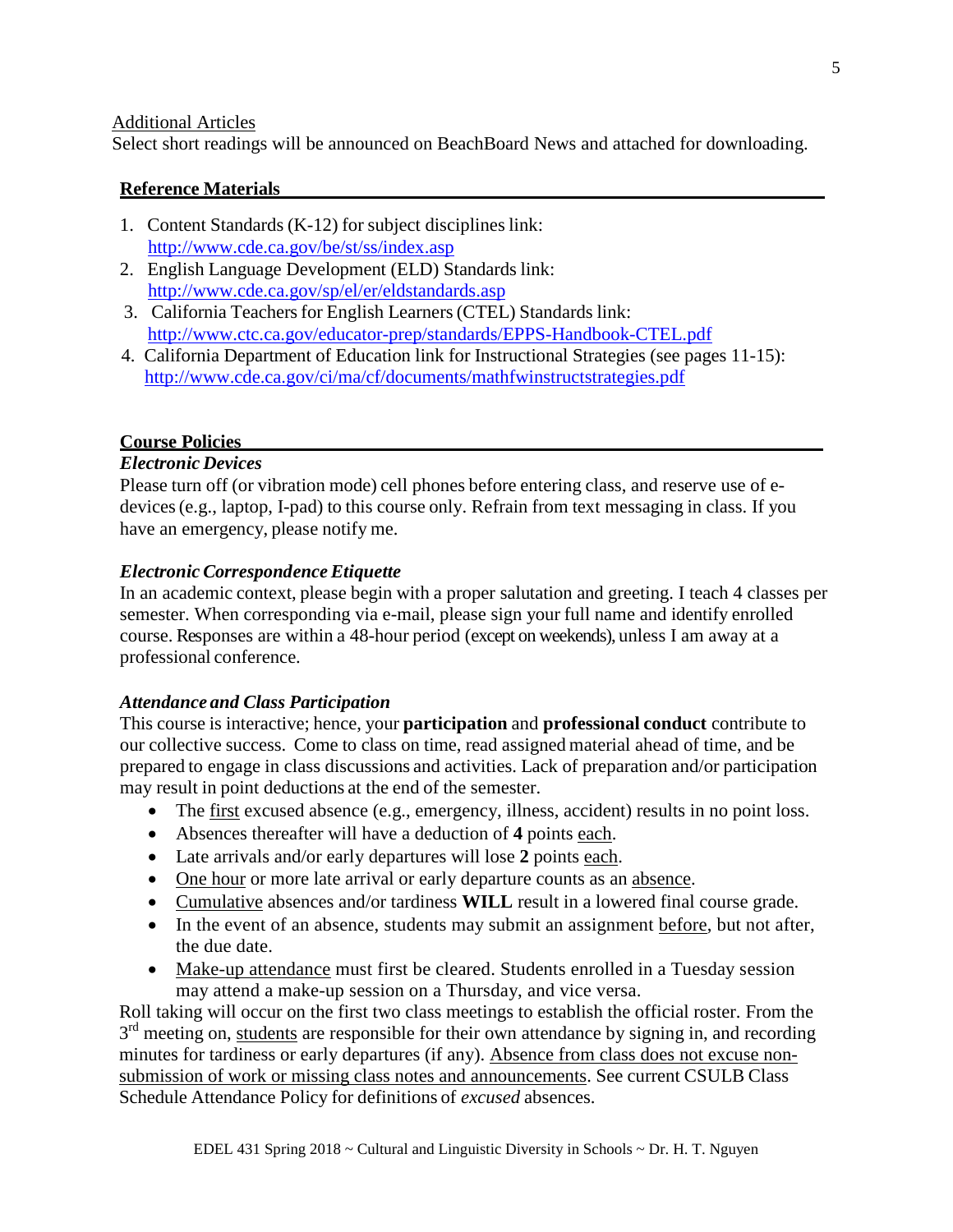#### *Incomplete Grades*

An incomplete for this course is highly discouraged. Historically, students rarely make up the work, which is not in their best interest. Requests made close to the end of the semester, without having completed 2/3 of the course assignments and earned a satisfactory grade will not be approved.

#### *Policy for Withdrawal*

It is the student's responsibility to register and withdraw from classes. Instructors may give permits to students who petition enrollment, but have no obligation to withdraw students who do not attend courses. Refer to the current California State University, Long Beach *Catalog of Undergraduate and Graduate Studies* for more detailed guidelines.

#### *StatementRegarding Students with Disabilities*

Students with disabilities who need reasonable modifications, special assistance, or accommodations in this course should promptly direct their request to the course instructor. If students with disabilities feel that modifications, special assistance, or accommodations offered are inappropriate or insufficient, they should seek the assistance of the Director of Disabled Student Services on campus.

#### *Academic Dishonesty*

Academic dishonesty includes plagiarism, namely cheating, inventing false information or citations, and helping someone else commit an act of academic dishonesty. Serious consequences, including forced withdrawal from the course and removal from the university follow upon academic dishonesty. Be certain to see the following link for important details: [http://web.csulb.edu/divisions/aa/catalog/current/academic\\_information/cheating\\_plagiarism.html.](http://web.csulb.edu/divisions/aa/catalog/current/academic_information/cheating_plagiarism.html)

#### **Course Assignments** \_

You are expected to submit **quality** work; single-spaced and standard font, size 12. Write **clearly** and **concisely:** avoid ambiguous language. Do **not** submit unedited drafts. Poorly written papers with careless errors will result in **point deductions.**

## **\*\* NO LATE ASSIGNMENTS ACCEPTED \*\***

Grading Scale:  $90-100 = A$ ;  $80-89 = B$ ;  $70-79 = C$ ;  $60-69 = D$ ;  $0-59 = F$ 

| <b>Assignment Description</b>                                                                                 | <b>SLO</b> | possible | <b>Points</b> Mode of Submission                        | <b>DUE DATE</b>                            |
|---------------------------------------------------------------------------------------------------------------|------------|----------|---------------------------------------------------------|--------------------------------------------|
| Prompt Attendance, Preparedness for<br>Class, Professional Conduct $\&$<br>Attitude, and Active Participation | 6          | 10       | Attendance<br>roster and<br>professor's<br>observations | To be earned<br>throughout the<br>semester |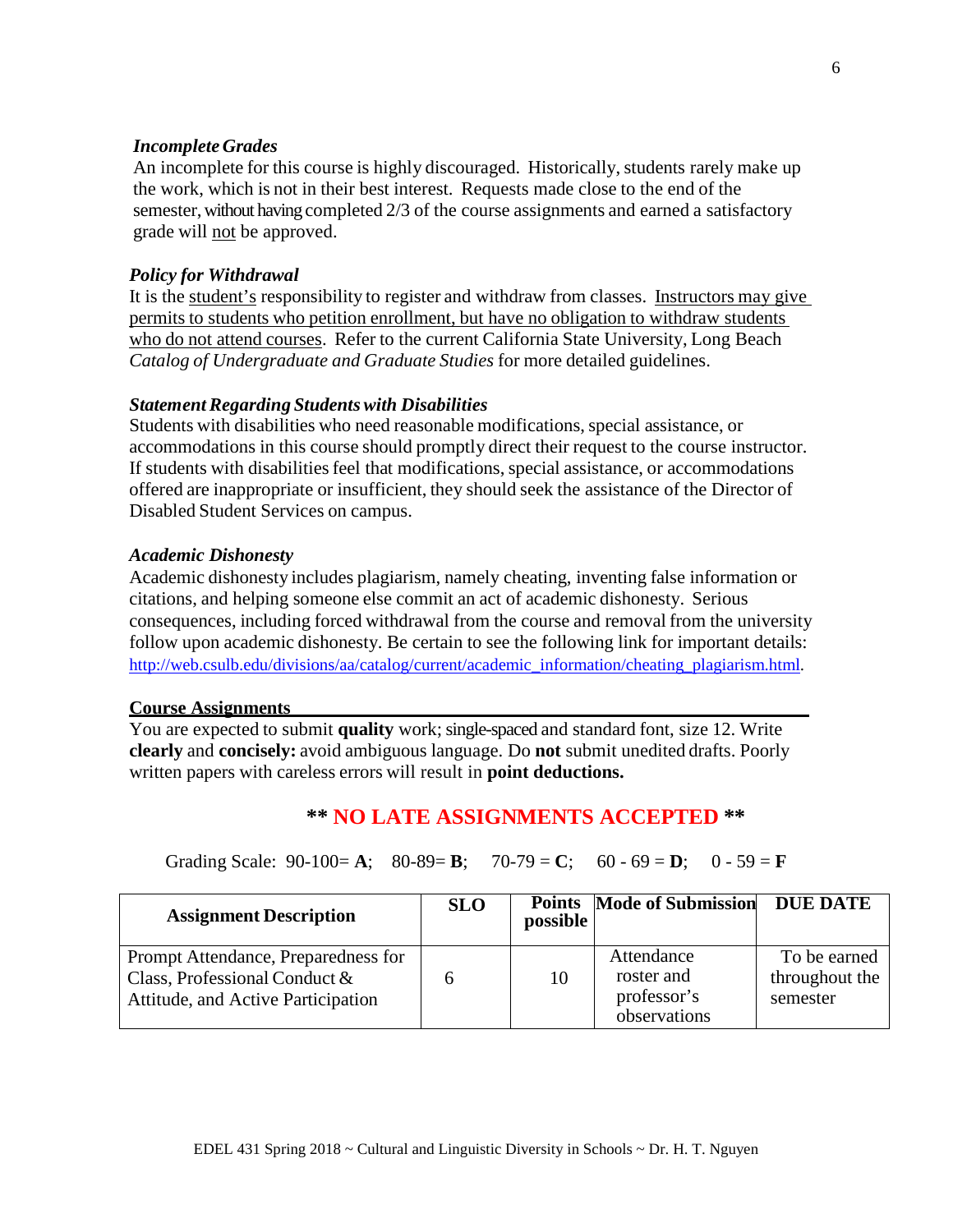| <b>Assignment I</b><br>"Who Am I" Identity                                                                                                                                                                                                                                                                                                                                                                                                                                                                                                                                                                                                                                                                                                                             | 3, 6 | 5                                                                               | Bring pre-<br>completed 3"x5"<br>card with glued-<br>on picture                                                   | Tues. class:<br>1/30<br>Thurs. class:<br>2/1                                                                                                                                                                |
|------------------------------------------------------------------------------------------------------------------------------------------------------------------------------------------------------------------------------------------------------------------------------------------------------------------------------------------------------------------------------------------------------------------------------------------------------------------------------------------------------------------------------------------------------------------------------------------------------------------------------------------------------------------------------------------------------------------------------------------------------------------------|------|---------------------------------------------------------------------------------|-------------------------------------------------------------------------------------------------------------------|-------------------------------------------------------------------------------------------------------------------------------------------------------------------------------------------------------------|
| <b>Assignment II</b><br>Developing as a Multicultural<br><b>Educator Statement</b><br>$(600-700$ word limit)                                                                                                                                                                                                                                                                                                                                                                                                                                                                                                                                                                                                                                                           | 3, 6 | 10                                                                              | Upload to <b>Dropbox</b><br>no later than 15 min.<br>before class<br>(Turnitin plagiarism<br>detection activated) | Tues. class:<br>2/13<br>Thurs. class:<br>2/15                                                                                                                                                               |
| <b>Assignment III</b><br>(Clinical Practice I: 10 hours of<br>observations and participation)<br>Mini-Ethnographic Study of School<br>and Community<br>Part 1 – SARC report, Culture of<br>School and Community<br>(Include a total of 8)<br>pictures: 4 of the school $\&$<br>surrounding community<br>and 4 of the classroom<br>environment)<br>Part 2 – Teacher Observations and<br>Working with Two Focal<br>Students (e.g., ELL, Special<br>ed., GATE, or Other<br><b>Instructional Challenge)</b><br>Part 3 - Reflection on Candidate's<br>Personal & Professional<br>Development<br>Bring to class original copy of 10-<br><b>hour Clinical Practice I Time Log</b><br>(completed with required teacher's<br><u>full</u> signatures and evaluation<br>comments. |      | 40 pts total<br>Part 1:<br>$15$ pts<br>Part 2:<br>$15$ pts<br>Part 3:<br>10 pts |                                                                                                                   | Tues. class:<br>1.2/27<br>2.3/20<br>3.4/17<br>Thurs. class:<br>1.3/1<br>2.3/22<br>3.4/19<br><b>Time Log:</b><br>Tues. class<br>5/1<br>Thurs. class<br>5/3<br>(Incomplete<br>time logs will<br>be returned.) |
| <b>Assignment IV</b><br><b>Theory-to-Practice Connections</b><br>a. Group CRP Principles grid -<br>(up to 4 members)<br>$(5 \text{ pts})$<br>b. Individual reflection on demo<br>lesson in Vietnamese (5 pts)<br>c. Group Asset Inventory (5 pts)<br>(up to 4 members)                                                                                                                                                                                                                                                                                                                                                                                                                                                                                                 | 3, 6 | 15                                                                              | Upload to <b>Dropbox</b><br>no later than 15 min.<br>before class<br>(Turnitin plagiarism<br>detection activated) | Tues. class<br>a. 3/6<br>b.4/3<br>c.4/10<br>Thurs. class<br>a. 3/8<br>b.4/5<br>c. 4/12                                                                                                                      |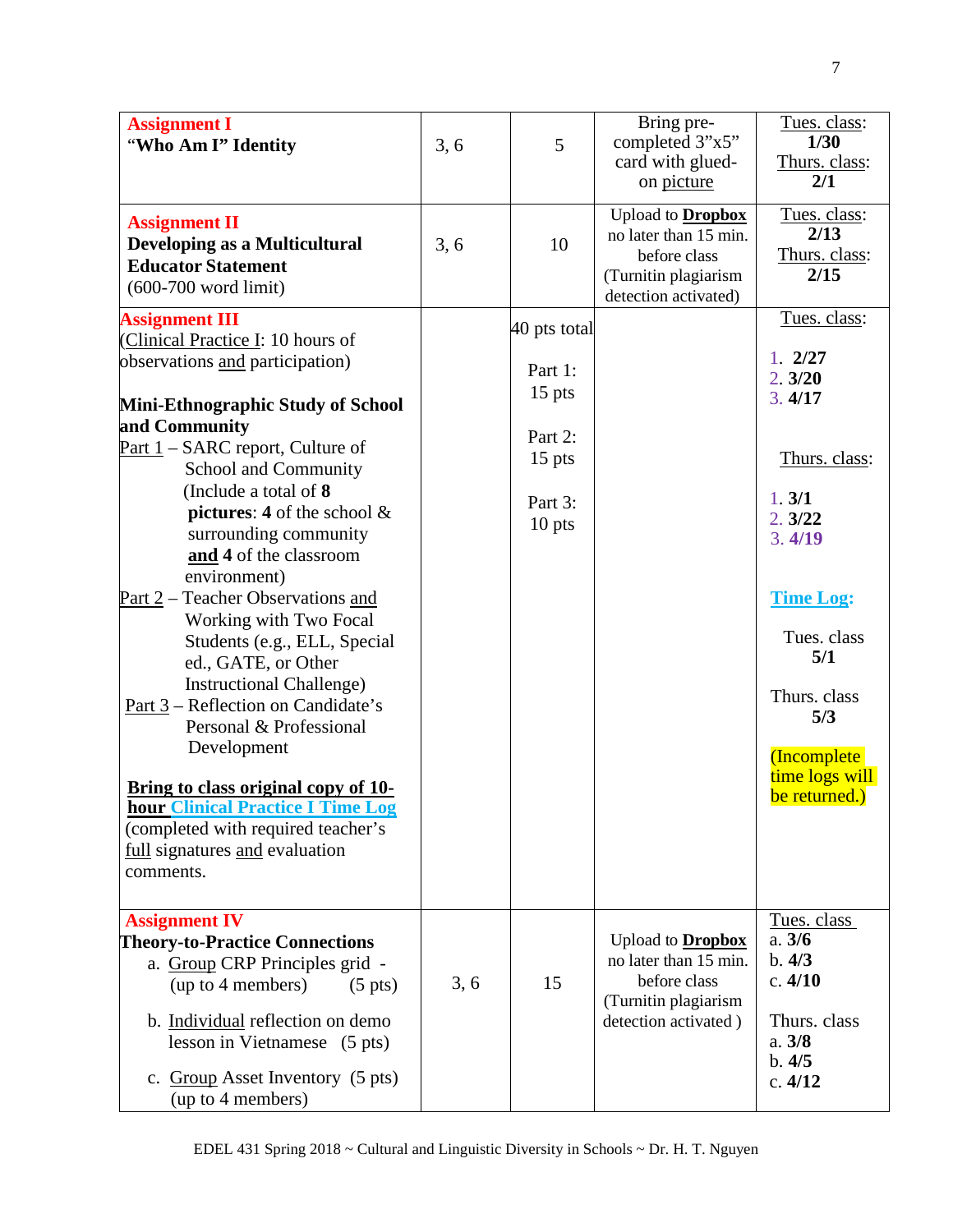|                                         |          |             | 20 pts total Upload to <b>Dropbox</b> , | Tues. class:   |
|-----------------------------------------|----------|-------------|-----------------------------------------|----------------|
| <b>Assignment V</b>                     | 1,2,3,4, |             | no later than 15 min.                   | $5/1$ & $5/8$  |
| <b>Cross-Curricular Group Lesson</b>    | 5, 6     | (10 for     | before class                            |                |
| <b>Plan &amp; Mini-Teaching Session</b> |          | $lesson \&$ | (Turnitin plagiarism)                   | Thurs. class:  |
| (with application of "culturally")      |          | $10$ for    | detection activated)                    | $5/3$ & $5/10$ |
| responsive pedagogy" principles)        |          | teaching)   |                                         |                |
|                                         |          |             |                                         |                |

# **I. "WHO AM I" IDENTITY** (5 pts possible)

Submit a pre-completed 3"x5" card (with glued-on picture) at the end of class on due date. Bring a few artifact(s) or objects you believe best represent you and your background. Items could be those you have inherited from your family/relatives, designed, created, or purchased; take items home. Refer to the *Guidelinesfor Assignments* on BeachBoard for details.

# **II. DEVELOPING AS A MULTICULTURAL EDUCATOR** (**600-700** *words,* **maximum**,

regardless of font type, 10 pts possible).

The strict word limit is intended to prepare you for writing a similar statement when applying to a school district for a teaching position. This assignment builds on the previous activity. Refer to the *Guidelinesfor Assignments* on BeachBoard for details.

# **III. MINI-ETHNOGRAPHIC STUDY OF SCHOOL AND COMMUNITY** (3 parts, 40

pts total possible) -- Refer to the *Guidelinesfor Assignments* on BeachBoard for details.

 **IV. THEORY-TO-PRACTICE CONNECTIONS** (from selected activities; 15 points total possible). Refer to the *Guidelinesfor Assignments* on BeachBoard for details.

 **V. CROSS-CURRICULAR PLAN & MINI-LESSON TEACHING** (10 pts possible for group lesson plan, 10 pts possible for mini-teaching) -- Refer to the *Guidelinesfor Assignments* on BeachBoard for details.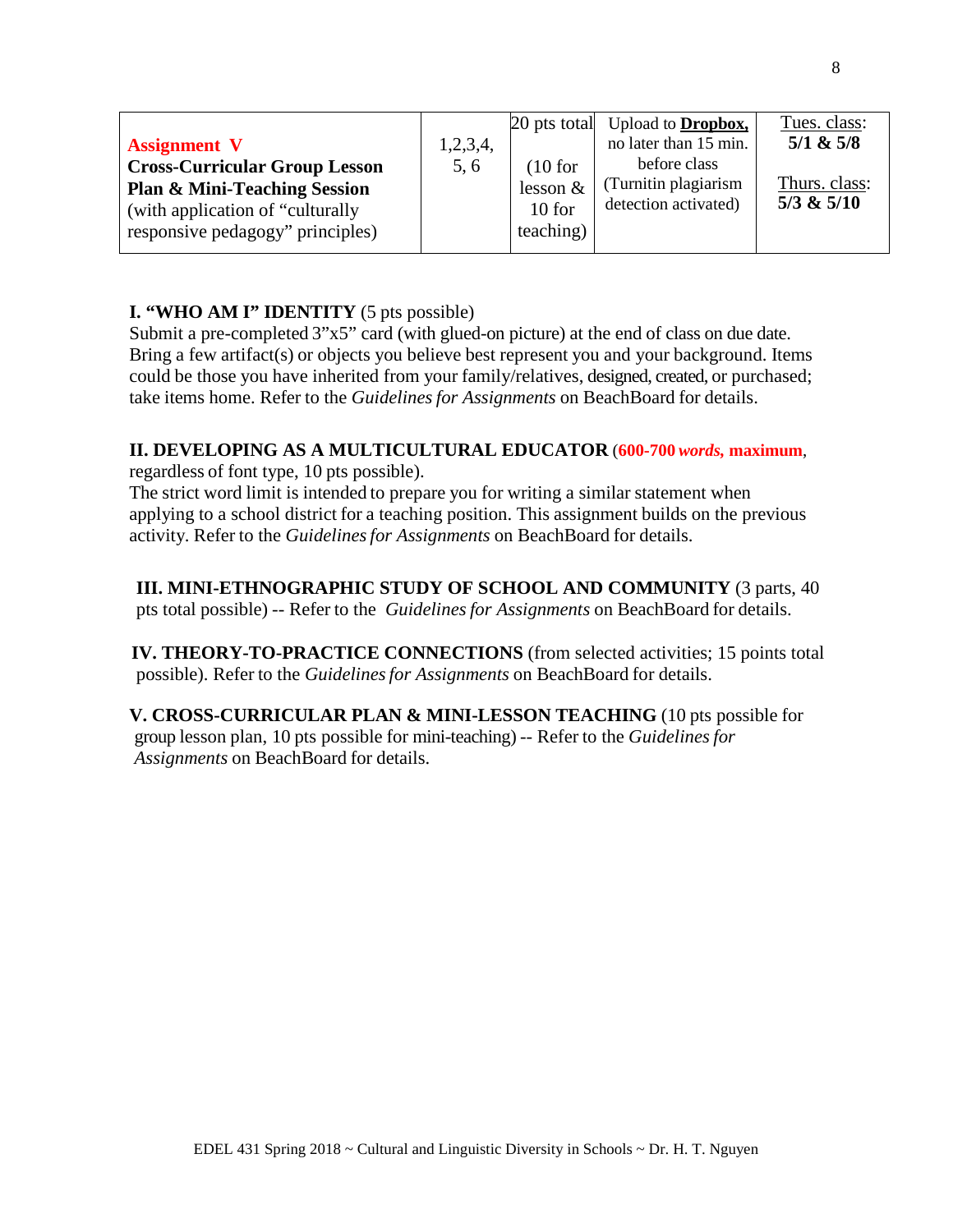# **EDEL 431 Spring 2018 Schedule of Topics, Readings, & Assignments**

*[Dr. Nguyen reserves the right to make changes to the course, as needed.]*

- \* Bring paper or e-copy of Syllabus and assigned readings to all class sessions.
- \* Power point presentations will be posted after each class session
- \* Readings correspond to weekly sessions and are to be read before each class meeting.
- \* Additional readings are posted on Beachboard News.

| <b>Session</b> | <b>DATE</b>                                           | <b>SESSION TOPIC</b>                                                                                                                                                                                                                                                              | <b>READINGS &amp;</b><br><b>ACTIVITIES</b>                                                                                 | <b>NOTES</b>                                                                              | <b>DUE</b>                                                                                                                                           |
|----------------|-------------------------------------------------------|-----------------------------------------------------------------------------------------------------------------------------------------------------------------------------------------------------------------------------------------------------------------------------------|----------------------------------------------------------------------------------------------------------------------------|-------------------------------------------------------------------------------------------|------------------------------------------------------------------------------------------------------------------------------------------------------|
| $\mathbf{1}$   | (Tues.<br>Class)<br>1/23<br>(Thurs.<br>Class)<br>1/25 | Course Overview<br>$\bullet$<br>Expectations<br>• Readings<br>Assignments<br>Clinical Practice I: 10 hours<br>$\bullet$<br>at demographically diverse<br>school (K-8 grades)                                                                                                      | Activities:<br>* Ice breaker<br>* Syllabus hunt<br>*"TEACH" video                                                          | <b>Purchase Textbook</b><br>Download PDF<br>documents;<br><b>BEGIN</b><br><b>READING!</b> |                                                                                                                                                      |
| $\overline{2}$ | 1/30<br>2/1                                           | <b>Topics: Diversity Overview</b><br>& Cultural Competence<br><b>Essential Questions:</b> How do I<br>become more culturally<br>competent? What knowledge,<br>skills, and dispositions do I need<br>to best support students with<br>diverse strengths, and needs?                | <b>Bucher</b> (2010),<br>Book Ch. 1 (PDF)<br>and<br>Posnick- Goodwin,<br>"Are You Culturally<br>Competent?"<br>(2012; PDF) |                                                                                           | Submit pre-<br>completed 3"x5"<br>Card with glued<br>on picture<br>(at end of class)                                                                 |
| 3              | 2/6<br>2/8                                            | <b>Topic: Philosophical</b><br><b>Foundations of U.S. Education</b><br><b>Essential Question:</b> How do my<br>philosophy and beliefs influence<br>the type of teacher I will become<br>as well as my perception of<br>future students?                                           | Parkay &<br>Stanford (2010),<br>Ch. 4 (PDF)                                                                                | Complete &<br><b>bring to class</b><br><b>Inventory</b><br>results<br>(end of Ch. 4)      |                                                                                                                                                      |
| $\overline{4}$ | 2/13<br>2/15                                          | <b>Topic: Historical Foundations</b><br>of U.S. Education<br><b>Essential Questions:</b> How does the<br>historical past of the U.S. inform<br>its current educational and societal<br>systems? What does the past<br>inform the present and future for<br>teachers and teaching? | Parkay &<br>Stanford (2010),<br>Ch. 5 (PDF)                                                                                |                                                                                           | Upload to<br><b>Dropbox</b><br>Developing as<br>a Multicultural<br><b>Educator</b><br><b>Statement</b><br>(no later<br>than 15 min.<br>before class) |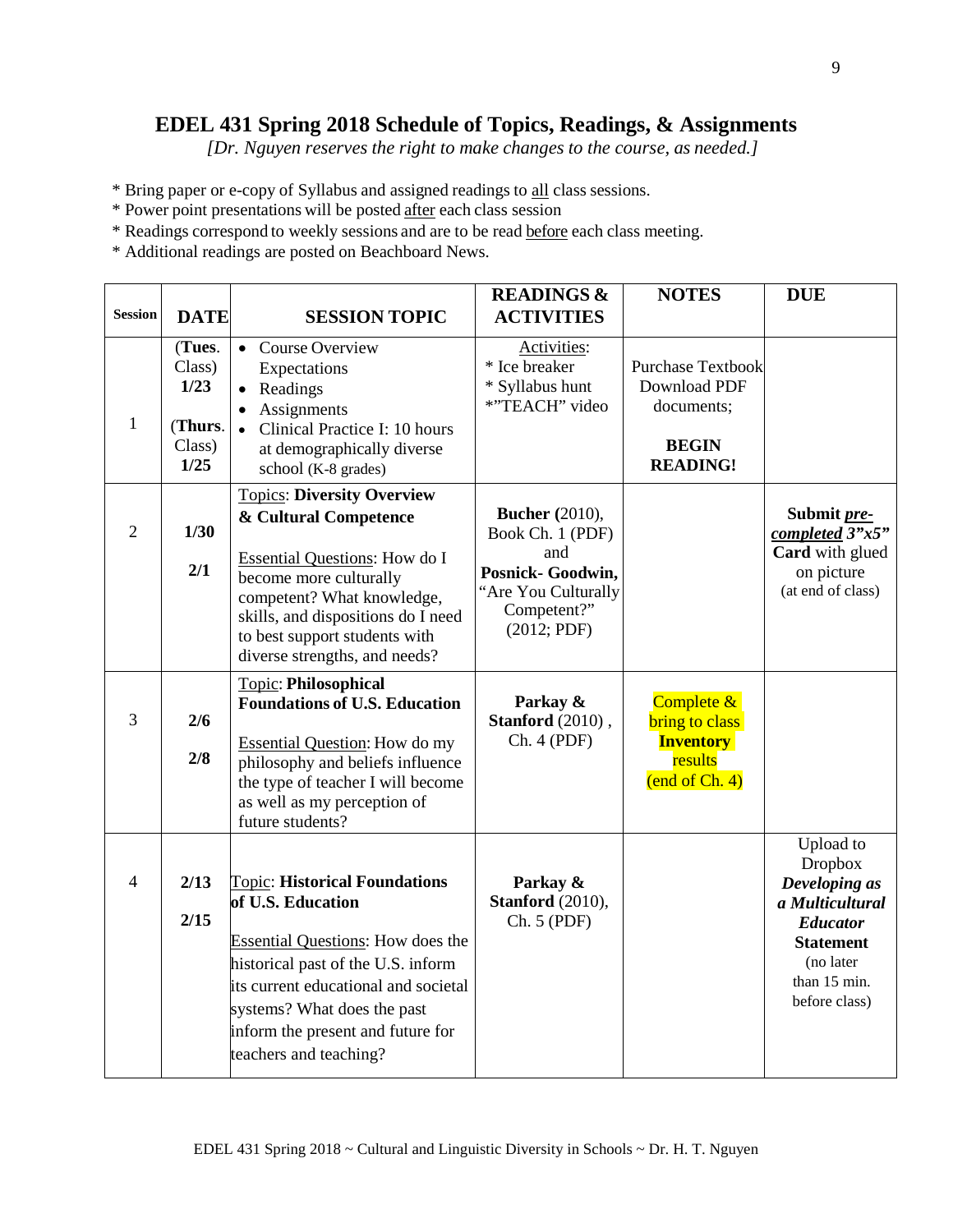| 5 | 2/20<br>2/22 | <b>Topics: Ethnicity &amp; Race; and</b><br><b>Class &amp; Socioeconomic Status</b><br><b>Essential Question:</b> How do I<br>ensure that less-privileged<br>students receive equitable access<br>to in-school and after-school<br>educational opportunities?                                                    | Gollnick & Chinn,<br>Ch. 2 and Ch. 3                                                                                                                                                                                       | Video:<br>Jane Elliott's<br>"Eye of the Storm"                                                                                                                                                           |                                                                                                                                                   |
|---|--------------|------------------------------------------------------------------------------------------------------------------------------------------------------------------------------------------------------------------------------------------------------------------------------------------------------------------|----------------------------------------------------------------------------------------------------------------------------------------------------------------------------------------------------------------------------|----------------------------------------------------------------------------------------------------------------------------------------------------------------------------------------------------------|---------------------------------------------------------------------------------------------------------------------------------------------------|
| 6 | 2/27<br>3/1  | <b>Topic: Culturally Responsive</b><br>Pedagogy (in alignment with<br>CCSS for classroom practice)<br><b>Issential Question: How can I</b><br>rganize my curriculum and<br>mplement strategies through<br>tudents' experiences to make the<br>bntent more personally meaningful<br>nd easier for them to master? | <b>Geneva Gay</b><br>book chapter<br>(2000; PDF)                                                                                                                                                                           | Video: "Teaching<br>Tolerance" from the<br>Southern Poverty Law<br>Center<br>(4 teachers in<br>4 U.S. states)<br>In-Class CRP<br>group grid:<br>Explore applications<br>of CRP principles<br>in teaching | Upload to<br>Dropbox Part 1<br>Mini-<br><b>Ethnography</b><br><b>Study of School</b><br>& Community<br>(no later<br>than 15 min. before<br>class) |
| 7 | 3/6<br>3/8   | <b>Topic: Exceptionality</b><br><b>Essential Questions:</b> How can I<br>make concepts in my content<br>area more meaningful and easier<br>for students to master? What<br>types of accommodations must I<br>incorporate to support students<br>with a disability or disorder?                                   | <b>Gollnick &amp; Chinn.</b><br>Ch.6<br>PDF on BB:<br><b>i</b> Instructional<br>Strategies, CA Dept.<br>of Ed, 2015 (pp. 11-15)<br>and<br>$\bullet$ 7 Myths of<br>ADHD (1 page)<br>Smart Comebacks<br>to Doubters (1 page) | Continued dialogue<br>on CRP about<br>application to<br>teaching                                                                                                                                         | Upload to<br><b>Dropbox</b><br>typed CRP Grid<br>(pair or group up<br>to 4 members)<br>no later<br>than 15 min.<br>before class                   |
| 8 | 3/13<br>3/15 | Topic: Language<br><b>Essential Question: How can I</b><br>support my ELL students'<br>acquisition of language and<br>content with appropriate strategy<br>accommodations to access the<br>CCSS?                                                                                                                 | Gollnick & Chinn,<br>Ch. 7<br>Sign up for Cross-<br><b>Curricular</b><br><b>Group Lesson</b>                                                                                                                               | Demo: "Ma"<br>Lesson using<br>SDAIE strategies;<br>*pair/group work<br><b>Bring: SDAIE</b><br>checklist (on BB)                                                                                          |                                                                                                                                                   |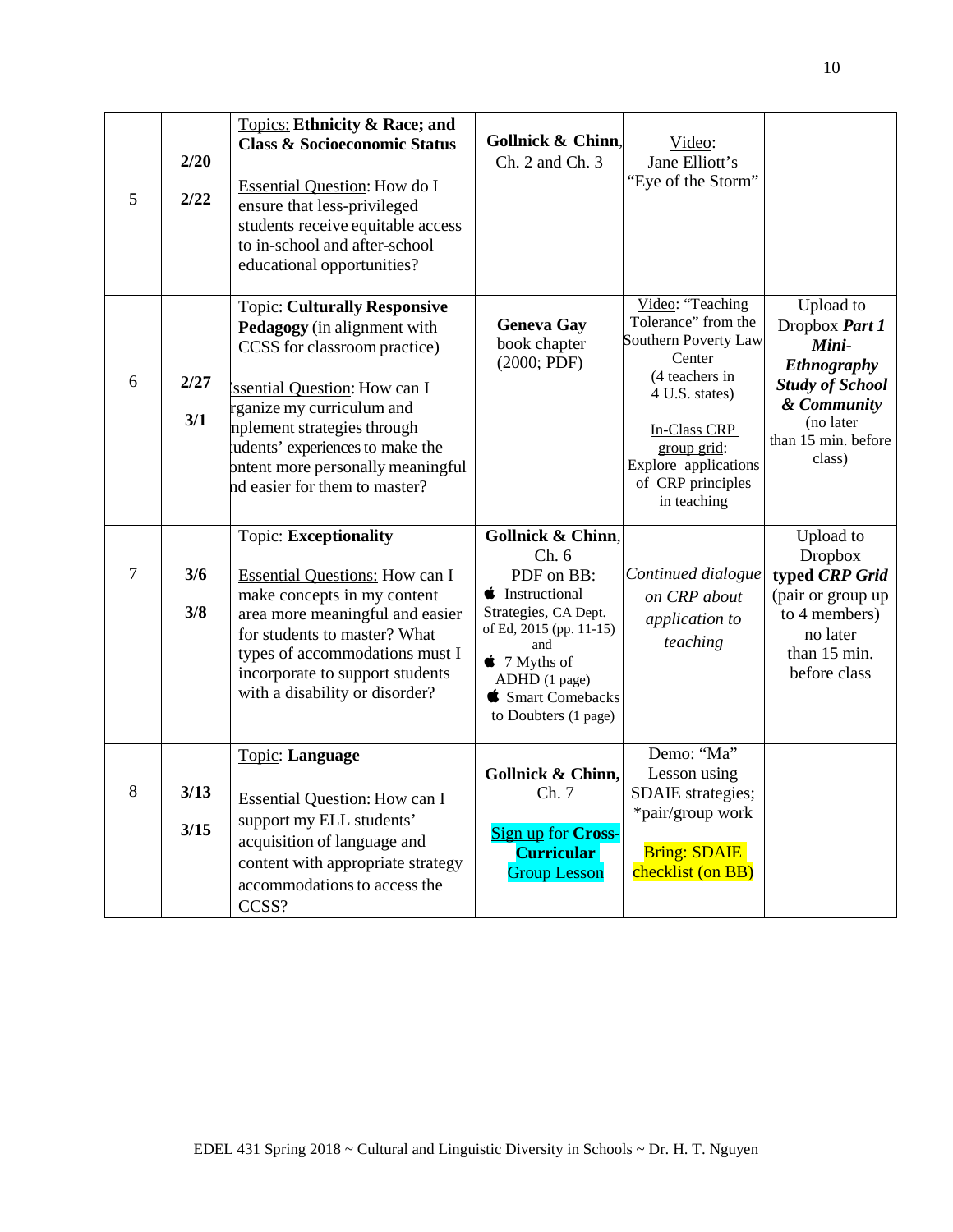| 9  | 3/20<br>3/22                        | <b>Topics: Cross-Curricular</b><br><b>Lesson planning, ELD, Dual</b><br>Immersion, CSS/NGSS<br><b>Standards</b><br><b>Essential Question:</b> What do I<br>need to know about the<br>foundations of language in the<br>communicative, expressive, and<br>social domains in order to<br>teaching ELLs and support<br>their development? | <b>Posnick-Goodwin</b><br>(2016),<br>"Bilingual<br><b>Biliterate: Dual</b><br>Immersion" (PDF)<br><b>Bring laptop for</b><br>online search of<br>standards | Dr. Nguyen to<br>share Cross-<br><b>Curricular Lesson</b><br>examples                                                        | Upload to<br>Dropbox Part 2<br>Mini-<br><b>Ethnography</b><br><b>Study of School</b><br>& Community<br>(no later<br>than 15 min. before<br>class)                               |
|----|-------------------------------------|----------------------------------------------------------------------------------------------------------------------------------------------------------------------------------------------------------------------------------------------------------------------------------------------------------------------------------------|------------------------------------------------------------------------------------------------------------------------------------------------------------|------------------------------------------------------------------------------------------------------------------------------|---------------------------------------------------------------------------------------------------------------------------------------------------------------------------------|
| 10 | $3/26$<br>4/1                       | <b>HAVE A FANTASTIC</b>                                                                                                                                                                                                                                                                                                                | <b>SPRING</b>                                                                                                                                              | <b>BREAK!</b>                                                                                                                |                                                                                                                                                                                 |
| 11 | 4/3<br>4/5                          | <b>Topic: Building</b><br><b>Partnerships with Diverse</b><br><b>Families and</b><br><b>Communities</b><br><b>Essential Questions: What are</b><br>some guidelines for effective<br>school-family-community<br>partnerships? How does it<br>support student success?                                                                   | Taylor &<br>Whittaker,<br>Ch. 3 (2009);<br>PDF book<br>chapter on BB)                                                                                      | In-class<br>pair/group work<br>on Asset Inventory<br>(up to 4 members)                                                       | Upload individual<br><b>Reflection on</b><br><b>Vietnamese</b><br>demo "ma"<br>lesson<br>(no later<br>than 15 min.<br>before class)                                             |
| 12 | 4/10<br>4/12<br>No class<br>meeting | <b>REQUIRED</b><br><b>INDEPENDENT GROUP</b><br><b>MEETING TO WORK</b><br><b>ON CROSS-</b><br><b>CURRICULAR PROJECT</b><br><b>Essential Question:</b> From a<br>culturally responsive lens,<br>what are creative and<br>meaningful ways to ignite<br>learners' interests and<br>support "outside the box"<br>thinking?                  | <b>RESEARCH</b><br>on COMMON<br><b>CORE</b><br><b>STATE</b><br><b>STANDARDS</b>                                                                            | <b>GRADE LEVEL</b><br>and SUBJECT-<br><b>SPECIFIC</b><br>(also, see Next<br><b>Generation Science</b><br>Standards, if used) | Upload to<br>Dropbox<br>typed Asset<br><b>Inventory</b> for<br><b>School-Families-</b><br><b>Community</b><br><b>Partnerships</b><br>(no later<br>than 15 min.<br>before class) |
| 13 | 4/17<br>4/19                        | Topics: Gender & Sexual<br><b>Orientation</b><br><b>Essential Questions: How would</b><br>vou establish and maintain an<br>inclusive environment for all<br>students? What are some examples<br>from fieldwork?                                                                                                                        | Gollnick & Chinn,<br>Ch. 4 and Ch. 5;                                                                                                                      | 'Bullied: A student,<br>a school, and a<br>case that made<br>history"                                                        | Upload to<br>Dropbox Part 3<br>Mini-<br>Ethnography<br><b>Study of School &amp;</b><br><b>Community</b><br>(no later<br>than 15 min.<br>before class)                           |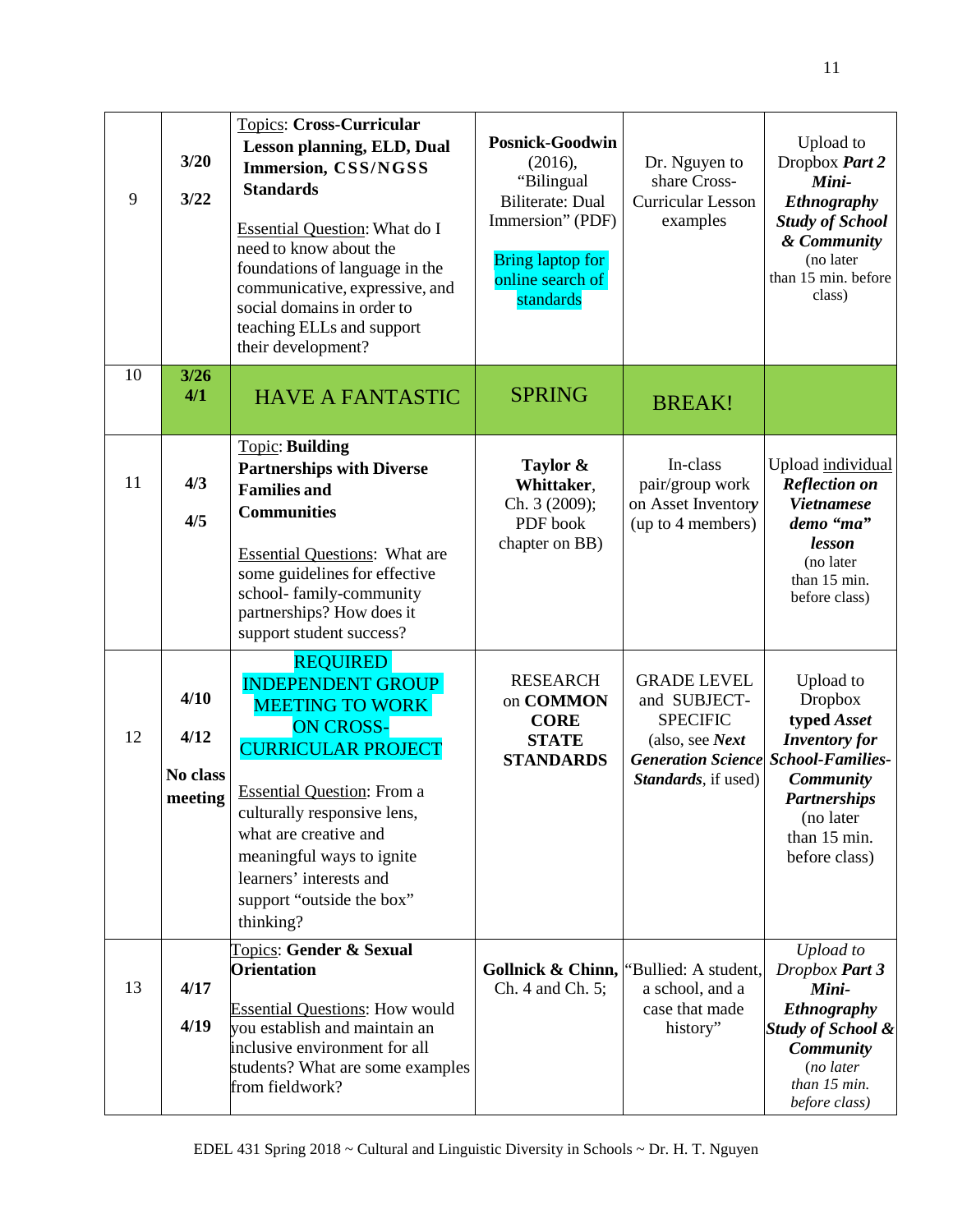|    |                 | <b>Topic: Youth Culture</b>                                                                                                                                                                                                            |                                |                                                                                                                                                                                                                       |                                                                                                                                                                                                               |
|----|-----------------|----------------------------------------------------------------------------------------------------------------------------------------------------------------------------------------------------------------------------------------|--------------------------------|-----------------------------------------------------------------------------------------------------------------------------------------------------------------------------------------------------------------------|---------------------------------------------------------------------------------------------------------------------------------------------------------------------------------------------------------------|
| 14 | 4/24<br>4/26    | <b>Essential Question:</b> How do<br>teachers build on students'<br>strengths and aspirations? How do<br>teachers assist students in adapting<br>to their academic and social<br>environments, particularly during<br>times of crisis? | Gollnick &<br>Chinn,<br>Ch. 10 | Cross-Curricular<br>groups:<br>Final consultations<br>with Dr. Nguyen                                                                                                                                                 |                                                                                                                                                                                                               |
| 15 | 5/1<br>5/3      | [Max. 4 members<br>per group; min.<br>3 subjects per group]<br><b>CROSS-CURRICULAR</b><br><b>GROUP MINI-TEACHING</b><br>(CCSS/NGSS)<br>with application of<br>CRP principles                                                           |                                | Bring hard copy<br>of 10-hour<br><b>Clinical Practice I</b><br><b>Time Log</b><br>with teacher's<br>original full<br>signatures<br>and evaluation<br>comments<br><i>*Incomplete time</i><br>logs will be<br>returned* |                                                                                                                                                                                                               |
| 16 | 5/8<br>5/10     | [Max. 4 members<br>per group; min.<br>3 subjects per group]<br><b>CROSS-CURRICULAR</b><br><b>GROUP PRESENTATIONS</b><br>(CCSS/NGSS)<br>with application<br>of CRP principles                                                           |                                |                                                                                                                                                                                                                       | Cross-Curricular<br>Project due for<br>all groups<br>One person per<br>group uploads to<br>Dropbox one<br>lesson plan with<br>all documents used<br>(no later than<br>15 min. before class)<br>No extensions! |
|    | $5/14-$<br>5/18 | <b>FINALS WEEK</b>                                                                                                                                                                                                                     |                                |                                                                                                                                                                                                                       |                                                                                                                                                                                                               |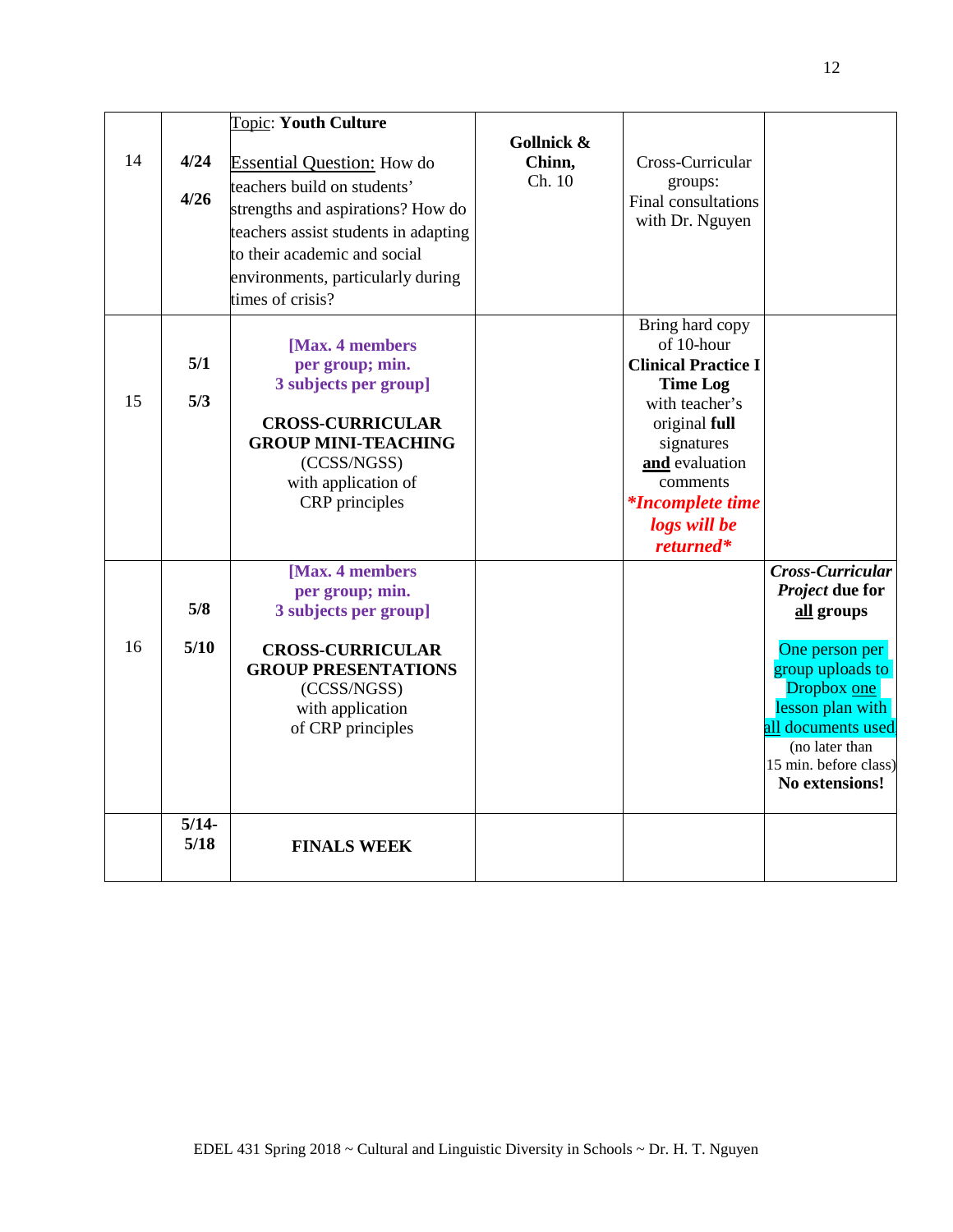#### **Suggested Readings**

- August, D., Goldenberg, C., & Rueda, R. (2010). Restrictive state language policies: Are they scientifically based? In P. Gandara, & M. Hopkins(Eds.), *Forbidden languages: English learners and restrictive language policies*. New York, NY: Teachers College Press.
- Benesch, S. (2008). Generation 1.5" and its discourses of partiality: A critical analysis. *Journal of Language, Identity, and Education*, *7*, 294-311.
- Bonilla-Silva, E. (2017). *Racism without racists: Color-blind racism and the persistence of Racial inequality in America* (4<sup>th</sup> ed.). Lanham, MD: Rowman & Littlefield.
- Buckelew, M. & Fishman, A. (2011). *Reaching and teaching diverse populations: Strategies for moving beyond stereotypes*. Thousand Oaks, CA: Sage.
- Cushner, K., McClelland, A., & Safford, P. (2012). *Human diversity in education: An intercultural approach* (7<sup>th</sup> ed.). New York: McGraw Hill.
- Dewey, J. (1966). *Democracy and education: An introduction to the philosophy of education*. New York, NY: Free Press (Original work published in 1916).
- DiAngelo, R. (2016). *What does it mean to be white?* (revised ed.). New York: Peter Lang Publishing, Inc.
- Essex, N. (2011). *A teacher's guide to school law* (2<sup>nd</sup> ed.). Boston: Pearson.
- Fergus, E., Noguera, P., & Martin, M. (2014). *Schooling for resilience: Improving the life trajectory of black and latino boys.* Cambridge, MA: Harvard Education Press.
- Gay, G. (2000). *Culturally responsive teaching: Theory, research and practice*. New York: Teachers College Press.
- Gillborn, D. (2006). Critical Race Theory and Education: Racism and anti-racism in Educational theory and praxis. *Discourse: Studies in the Cultural Politics of Education*, *27*, 11-32.
- Gorski, P. (2013). *Reaching and teaching students in poverty: Strategies for erasing the opportunity gap*. New York, NY: Teachers College Press.
- Hallahan, D., Kauffman, J., & Pullen, P. (2015). *Exceptional learners: An introduction to special education*. Upper Saddle River, NJ: Pearson Education, Inc.
- Kiang, P. N. (2006). Policy challenges for Asian Americans and Pacific Islanders in education, *Race Ethnicity and Education*, *9*(1), 103-115.
- Lei, J. L. (2006). Teaching and learning with Asian American and Pacific Islander students. *Race, Ethnicity and Education*, *9*(1), 85-101.